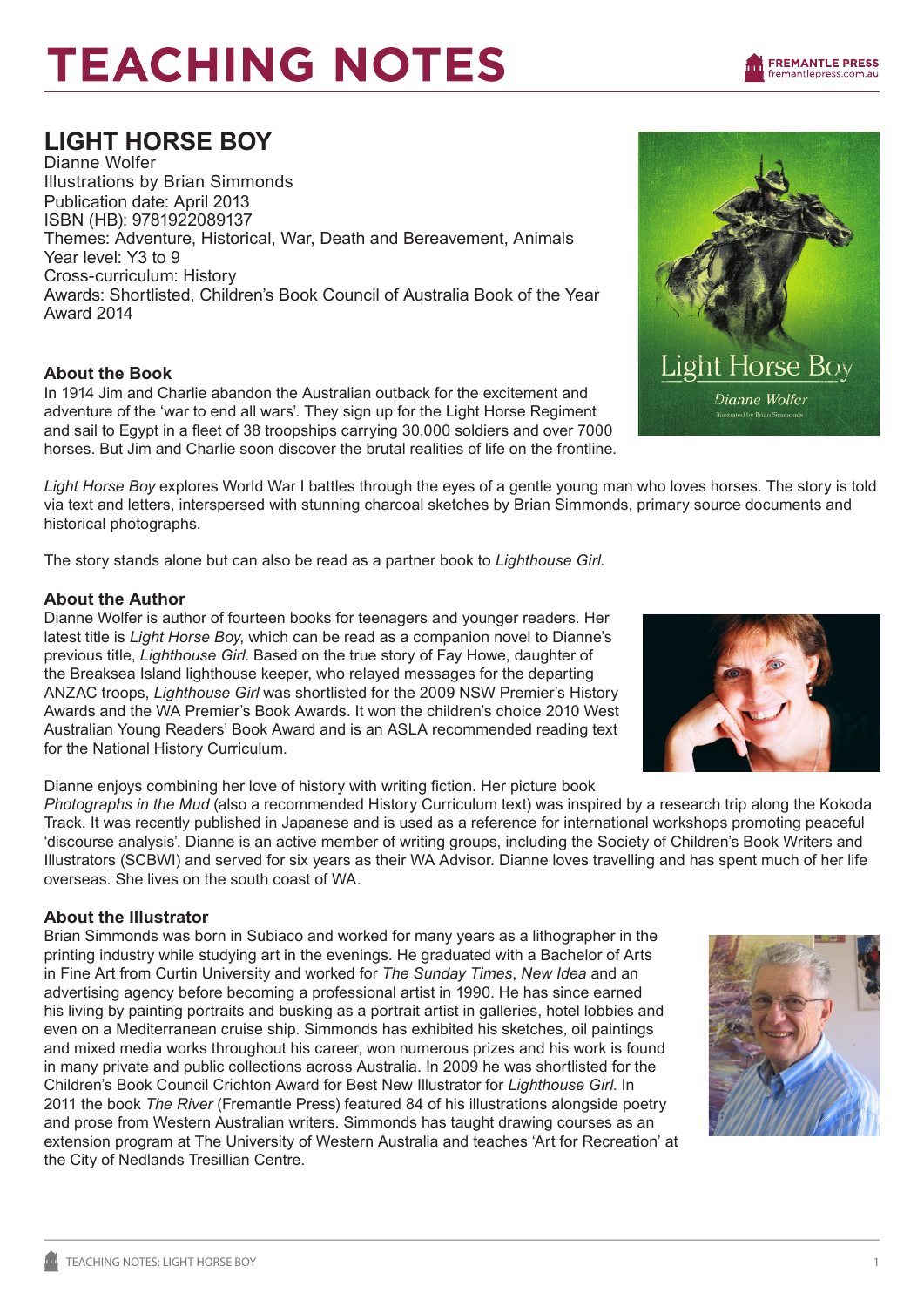

### **Study Notes**

#### **A. Before reading**

1. Complete the table below. Record your predictions or prior understanding of what these words mean, then look them up in a dictionary and record their actual meaning.

|                      | My understanding | Dictionary meaning |
|----------------------|------------------|--------------------|
| p. 4 Farrier         |                  |                    |
| p. 7 Governess       |                  |                    |
| p. 8 Swag            |                  |                    |
| p. 10 Bandolier      |                  |                    |
| p. 19 Rendezvous     |                  |                    |
| p. 20 Semaphore      |                  |                    |
| p. 22 Millpond       |                  |                    |
| p. 25 Squall         |                  |                    |
| p. 26 Court Marshall |                  |                    |
| p. 36 Menagerie      |                  |                    |
| p. 53 Bully Beef     |                  |                    |
| p. 54 Stalemate      |                  |                    |
| p. 64 Telegraphy     |                  |                    |
| p. 66 Shrapnel       |                  |                    |
| p. 84 Convalescent   |                  |                    |
| p. 84 Stoush         |                  |                    |

Extend this table as you read the book, adding any unfamiliar words you come across.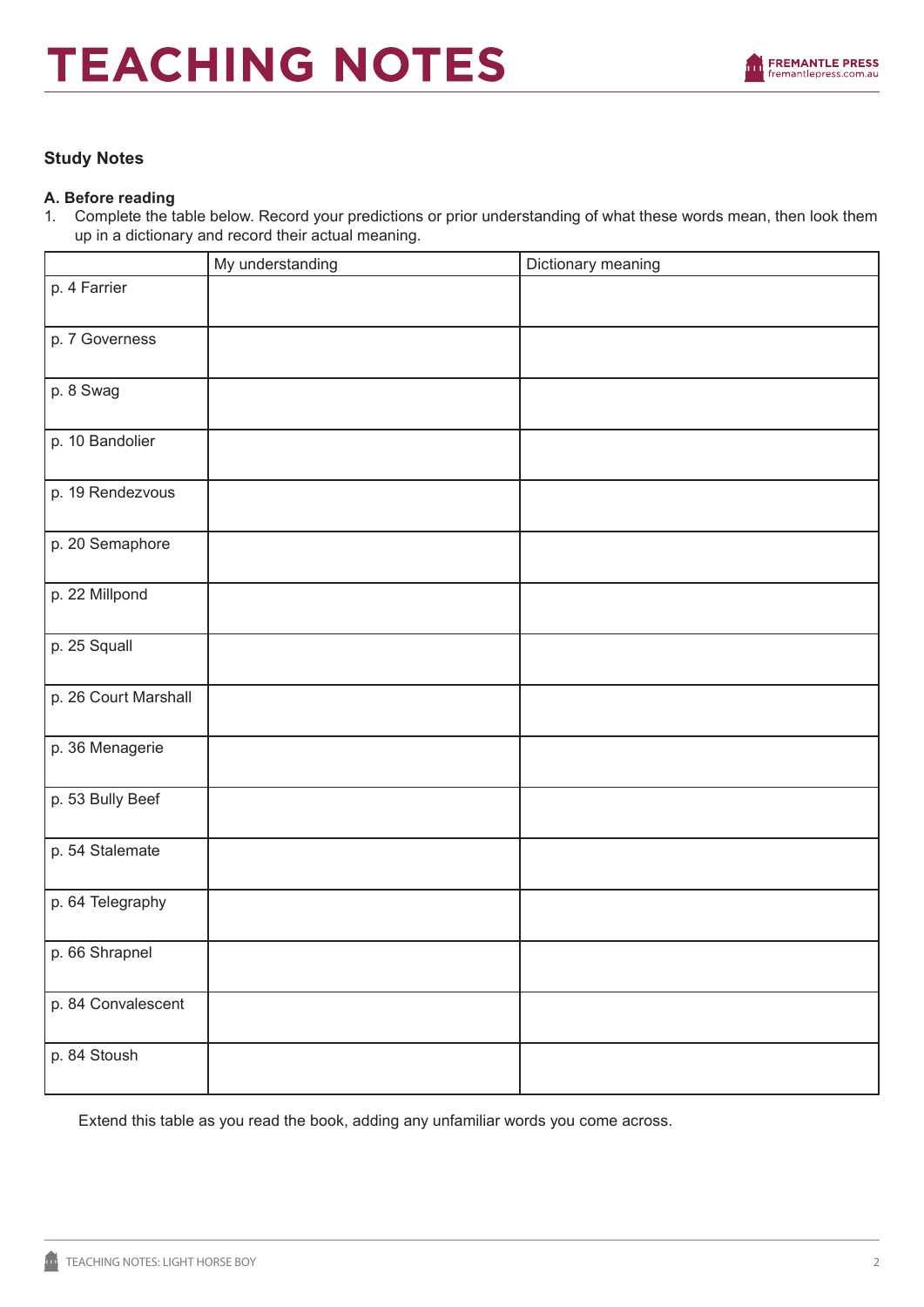

- 2. As a class, or in small groups, consolidate your knowledge of the First World War. You might like to do this as a simple list or table, or using a graphic organiser such as a mindmap.
- 3. Explore the Australian War Memorial website, in particular the section on the First World War (http://www.awm.gov.au).
	- a. The Collections section of the AWM website is a great place to trawl for evocative World War I images. Dianne spent months trawling through thousands of images in the collection before selecting the photographs in the book. To see some of the images she chose, go to http://www.awm.gov.au/search/collections. Choose First World War from the drop-down box then try entering these key words: nurse, camel, horse, pyramid, trench.
	- b. Think of three new words to enter then share your favourite image with the class. Explain why you chose it.

### **B. During reading**

- 4. Read pages 2–8. What does the text suggest about the attitudes the following Australians had towards the war?
	- a. young men
	- b. families of recruits
	- c. society in general
		- Provide evidence for your answers.
- 5. After reading Jim's letters to his sister on pages 6–11, write a letter back to him from Alice that describes how you are feeling about him joining the army and leaving for the frontline. You might also include details about how Alice and the family she works for feel about the war in general.
- 6. On page 20, in his letter to Alice, Jim includes a diagram of the troop ships lined up in King George Sound. Write a passage – a diary entry, a newspaper article, or letter to a friend – that describes this sight from the perspective of a local resident.
- 7. Jim and his friends name their joey mascot 'Rufus'. What is the joke in this name? (hint: Jim suggests Alice say the name aloud.) Why do you think that mascots like Rufus the joey and Billy the rooster were so important to the troops?
- a. Dianne had great trouble deciding between the dozens of fantastic images of mascots. Follow these cute links and choose a favourite:

http://www.awm.gov.au/collection/P05006.007 http://www.awm.gov.au/collection/P07771.001 http://www.awm.gov.au/collection/P04447.006 http://www.awm.gov.au/collection/304910/ http://www.awm.gov.au/collection/H15733/

- b. Write a short story from the point of view of one of these mascots.
- c. Further reading on animals at war: *Animal Heroes* by Anthony Hill; *M is for Mates* produced by the Australian War Memorial; *The Donkey who carried the Wounded* by Jackie French; *Simpson and his Donkey* by Mark Greenwood; and for older readers – *Horrie the Wog Dog* by Ion Idriess – in this latter, discuss how attitudes and language have changed since the book's publication. Which terms are no longer acceptable and why?
- 8. On pages 26–27 Jim writes about the German ship *Emden*. How does Jim's tone change throughout the series of letters?
- 9. *An aeroplane flew overhead today what a splendid sight*. p. 36 What future events are foreshadowed in this line? What does this line tell us about the character of Jim, and the young men that he represents? As you read the story, make a note of other examples of foreshadowing and what they tell us about Jim.
- 10. Look up the word 'redact' in a dictionary and write the definition. What words have been redacted from Jim's letters? Why has this been done? Who has done this?
- 11. Read Jim's letter on page 42. What do the short sentences suggest about how the character is feeling and what is going on around him?
- 12. *We're working around the clock taking stretcher cases to the beach to be shipped back to Egypt. We use donkeys to help transport the wounded*. p. 47

Read about the Anzac legend of Simpson and his donkey. What qualities of the Australian 'digger' does it highlight? Discuss these qualities in relation to *Light Horse Boy*.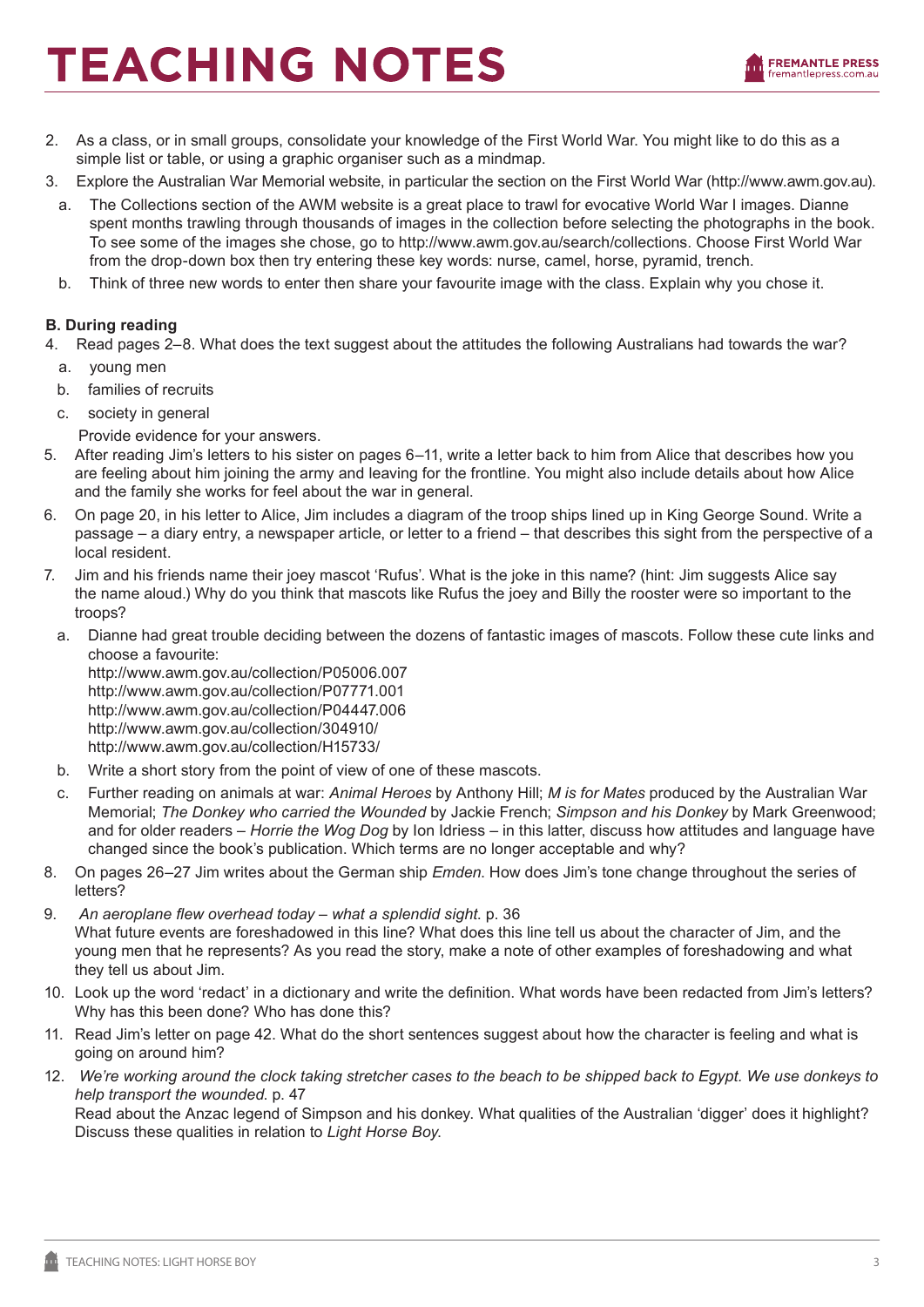

13. *Once his face was bandaged, Jim helped sort the bodies. Sometimes it wasn't possible to separate the Turks and Australians*. p. 50

Why do you think the author has included this line? What is she suggesting about this, and perhaps all, wars?

- 14. The story alternates between the third person narration and the first person letters between Jim and his sister Alice.
- a. Why do you think the author has included all these points of view?
- b. What would be the story's impact if it were told only in the third person? What would be its impact if we had only Jim's letters? Or only Alice's replies?
- c. Is the story's presentation through multiple points of view effective in communicating with the reader?
- 15. The book has a strong visual component that includes Brian Simmonds' charcoal illustrations, black and white photographs, and a natural arrangement of envelopes, telegrams and letters. Why do you think the book's creators chose to do this? What effect does the book's design have on the reader?
- 16. In his letter on page 65, Jim tells Alice about the German Taube aircraft. What does he mean when he says, 'Taube means little pigeon in German, but Alice, these birds lay big eggs.'? As a class, explore metaphor as a literary technique.
- 17. *Telegraphy will be a big change for Chook, but there'll be good prospects for him after all this is over*. p. 64 What is Jim referring to? Use the photograph below the letter to assist you.
- 18. Refer to the photograph on page 64, and the wedding photograph of Alice and Chook on page 76. What do you think has happened to Chook after he was injured? Why is he sitting down in his wedding photograph?
- 19. How do you think the soldiers' injuries affected them after the war? Were all injuries physical? How might mental and psychological war injuries affect people in the long term? You may like to read more about shell shock (and its modern superseder, post-traumatic stress disorder).
- 20. *Young Fred idolises Tom, but I threatened to box his ears when he asked to see his wounds … poor Tom blushed*. p. 69

What does Alice's letter suggest about the attitudes of the following people at home towards war?

- a. the families of the soldiers
- b. children and youths
- c. the wounded who have returned home
- 21. Using a table such as the one below, compare Jim's and Alice's letters on pages 74–77. What do they show about the different experiences of war? (an example has been provided)

| I Jim's experiences                                    | . Alice's experiences                                     |
|--------------------------------------------------------|-----------------------------------------------------------|
| e.g. misses out on important family events such as his | e.g. knits socks and other practical items to send to the |
| sister's engagement                                    | front                                                     |

- 22. Read Jim's letter home on page 82. How can you tell that horses are important to Jim? Use evidence from this and other letters.
- 23. Look at the illustration on page 105. Use it as inspiration for a piece of writing.
- 24. Read the exchange between Jim and Curly on page 108. What was Jim thinking of doing? What thoughts might have led to this? Use evidence from the rest of the book to support your answer.

#### **C. After reading**

25. On page 20, Jim writes to Alice about Fay, the girl he and the other boys communicated with, who lives on Breaksea Island in Albany. Jim says that she's a whizz with semaphore and sends telegraphs on behalf of the boys. Using morse code or semaphore, write a letter to a classmate.

Diagrams of semaphore and morse code can be found at:

Semaphore: http://peoriaseacadets.com/wp-content/uploads/2012/02/semaphore.gif

Morse code: http://peoriaseacadets.com/wp-content/uploads/2012/02/morse\_code\_alphabet.jpg

You may wish to read Dianne Wolfer's previous book, *Lighthouse Girl*, which tells Fay's story in a similar way to Jim's.

26. Do you think that the war was what Jim and Charlie expected when they signed up? Write a letter from a much older Jim to his 17-year-old self. What advice would he give to himself? Do you think that he would tell him not to go at all?